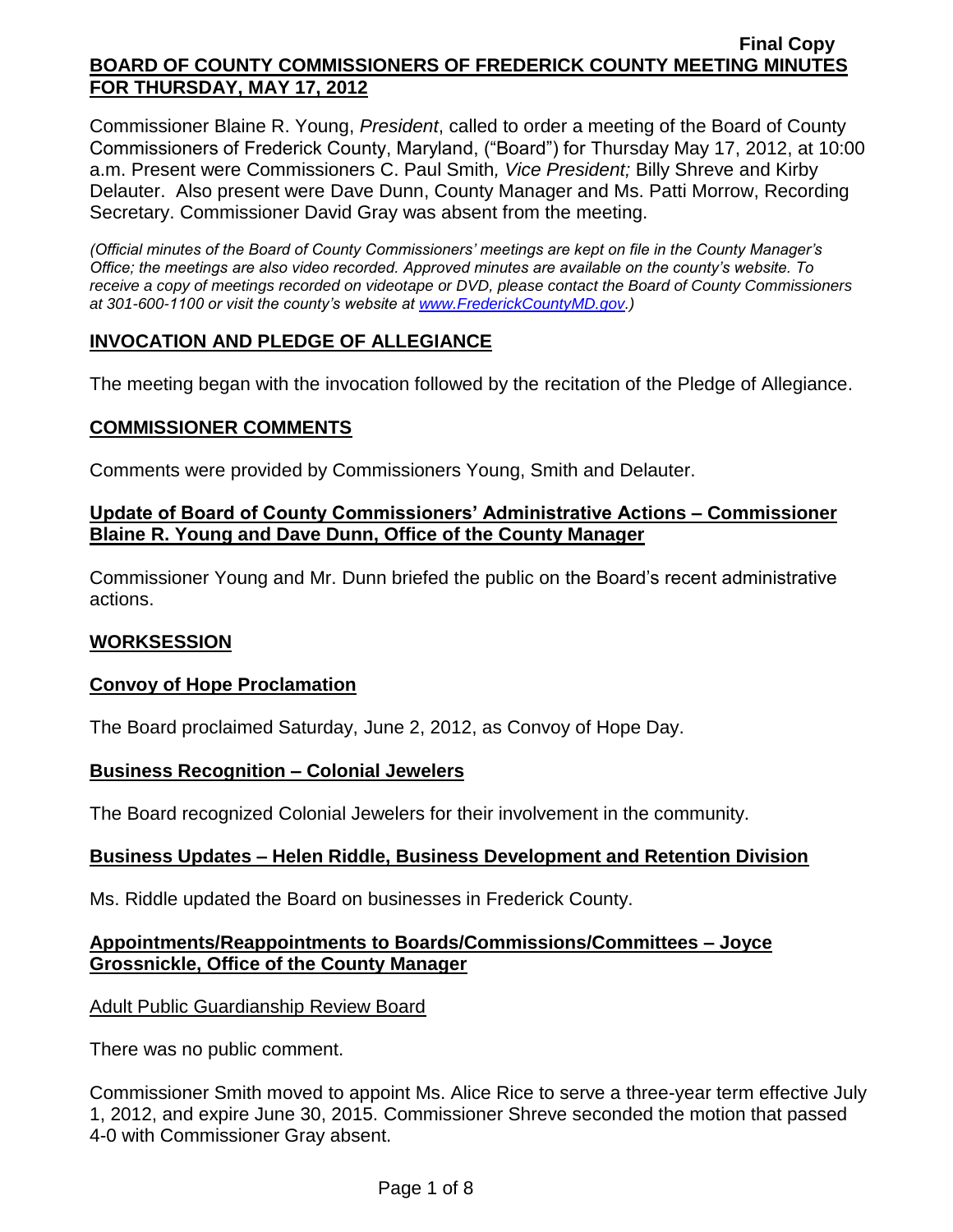#### Board of Appeals

There was no public comment.

Commissioner Young moved to reappoint Mr. Mike Bowersox and Mr. Al Duke to serve threeyear terms effective July 1, 2012, and expire June 30, 2015. Commissioner Shreve seconded the motion that passed 4-0 with Commissioner Gray absent.

#### Citizens Nursing Home Board of Trustees

There was no public comment.

Commissioner Young moved to reappoint Mr. Charles Clark, Ms. Barbara Spencer, and Dr. Sonja Sperlich to serve three-year terms effective July 1, 2012, and expire June 30, 2015. Commissioner Smith seconded the motion that passed 4-0 with Commissioner Gray absent.

#### Property Tax Assessment Appeals Board

There was no public comment.

Commissioner Smith moved to forward both applicants' names to the Governor's Appointments Office in the following ranking order: Mr. Bryan Miller and Mr. Alexi Franklin. Commissioner Delauter seconded the motion that passed 4-0 with Commissioner Gray absent

#### **Redesign of Frederick County Real Property Taxes and Fees Bill – Lori Depies, Finance Division**

Ms. Depies and Ms. Diane Fox, Finance Division, presented the redesign to the Board.

There was no public comment.

Commissioner Smith moved to accept the redesign of the Frederick County real property taxes and fees bill. Commissioner Delauter seconded the motion that passed 4-0 with Commissioner Gray absent.

### **CONSENT AGENDA**

The following item was presented on the consent agenda:

### CHANGE ORDER

Design (Inspection) Change Order No.10, Pinehurst Water and Sewer Improvements – Rod Winebrenner, Utilities and Solid Waste Management Division

Commissioner Shreve moved to approve the consent agenda as presented. Commissioner Delauter seconded the motion that passed 4-0 with Commissioner Gray absent.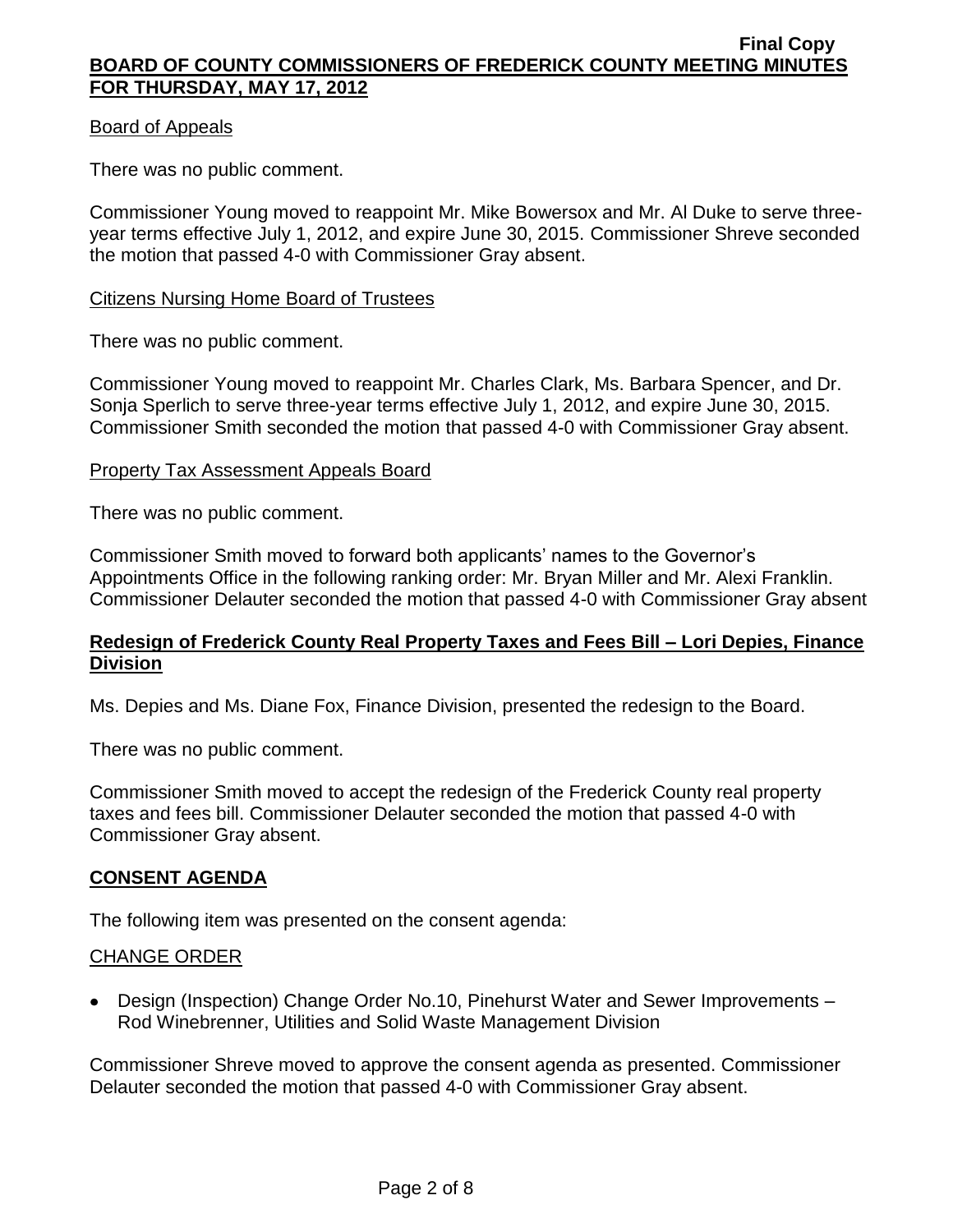## **ADMINISTRATIVE BUSINESS**

### **Approval of Board of County Commissioners' Meeting Minutes**

Commissioner Shreve moved to approve the following minutes:

- Thursday, February 9, 2012
- Tuesday, February 14, 2012

Commissioner Smith seconded the motion that passed 4-0 with Commissioner Gray absent.

#### **Purchasing Memo #12-181 – Judicial Dialog Case Management Software; Five-Year Maintenance Support and Attached Budget Transfer (Sole Source) – Hal Good, Finance Division**

Ms. Sherry Weakley, Interagency Information Technologies Division and Mr. Charlie Smith, State's Attorney, commented on Purchasing Memo #12-181.

Commissioner Shreve moved to approve Purchasing Memo #12-181 as presented. Commissioner Delauter seconded the motion that passed 4-0 with Commissioner Gray absent.

(Commissioner Delauter left the room.)

### **Purchasing Memo #12-189 – Occupational Therapy Services (Non-Competitive, Negotiated One-Year Contract) - Hal Good, Finance Division**

Commissioner Smith moved to approve Purchasing Memo #12-189 as presented. Commissioner Shreve seconded the motion that passed 3-0 with Commissioners Gray and Delauter absent.

### **Purchasing Memo #12-190 – Speech and Language Pathology Services (Non-Competitive, Negotiated Five-Year Contract) - Hal Good, Finance Division**

Commissioner Smith moved to approve Purchasing Memo #12-190 as presented. Commissioner Shreve seconded the motion that passed 3-0 with Commissioners Gray and Delauter absent.

(Commissioner Delauter returned to the room.)

### **Fee Resolution for the Permitting and Inspections, Development Review Planning and Comprehensive Planning Functions of the Community Development Division – Gary Hessong, Community Development Division**

Commissioner Smith moved to approve and adopt the resolution as presented with an effective date of July 1, 2012. Commissioner Shreve seconded the motion that passed 3-1-1 with Commissioner Gray absent and Commissioner Delauter abstained.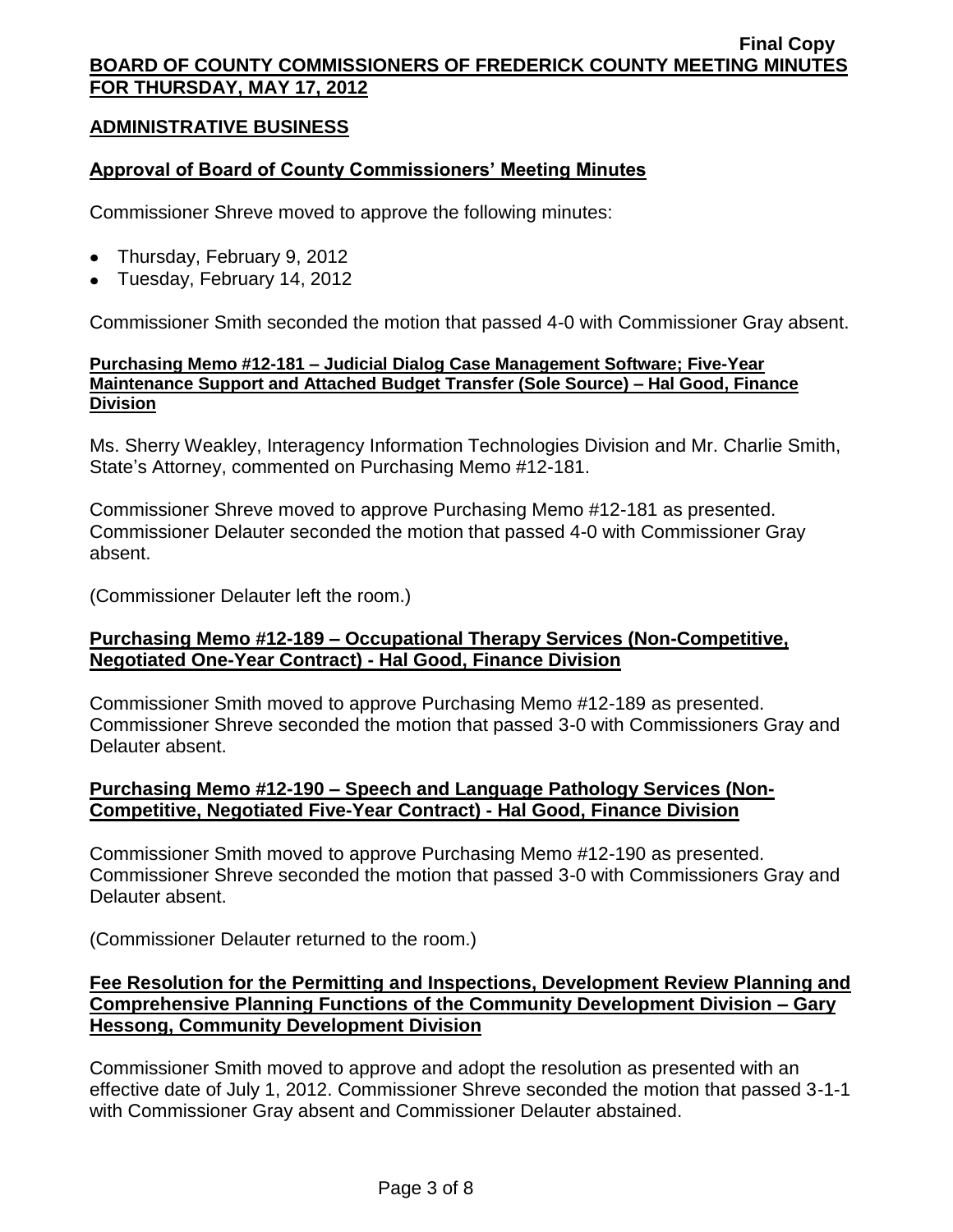(A copy of the approved/adopted resolution can be obtained in the County Manager's Office or from the county's website, [www.FrederickCountyMD.gov.](http://www.frederickcountymd.gov/))

## **Additional Legal Services for Ballenger McKinney Enhanced Nutrient Removal (ENR) Wastewater Treatment Plant (WWTP) Expansion – Kevin Demosky, Utilities and Solid Waste Management Division**

Mr. Demosky presented the request to the Board.

Commissioner Smith moved to approve the additional legal services as presented. Commissioner Delauter seconded the motion that passed 4-0 with Commissioner Gray absent.

### **COMMISSIONERS COMMENTS**

County Manager Dave Dunn reported the Emmitsburg and Middletown recycling centers would be opening soon.

# **PUBLIC COMMENTS – (FIVE MINUTE PRESENTATION)**

None.

## **QUESTIONS – PRESS**

None.

### **CLOSED SESSION**

Commissioner Smith moved to go into closed session under the Maryland Annotated Code State Government Article § 10-508(a) (3) To consider the acquisition of real property for a public purpose and matters directly related thereto; (7) To consult with counsel to obtain legal advice on a legal matter; and (8) To consult with staff, consultants, or other individuals about pending or potential litigation. Commissioner Delauter seconded the motion that passed 4-0 with Commissioner Gray absent.

### **ADJOURN**

The meeting adjourned at 11:35 a.m.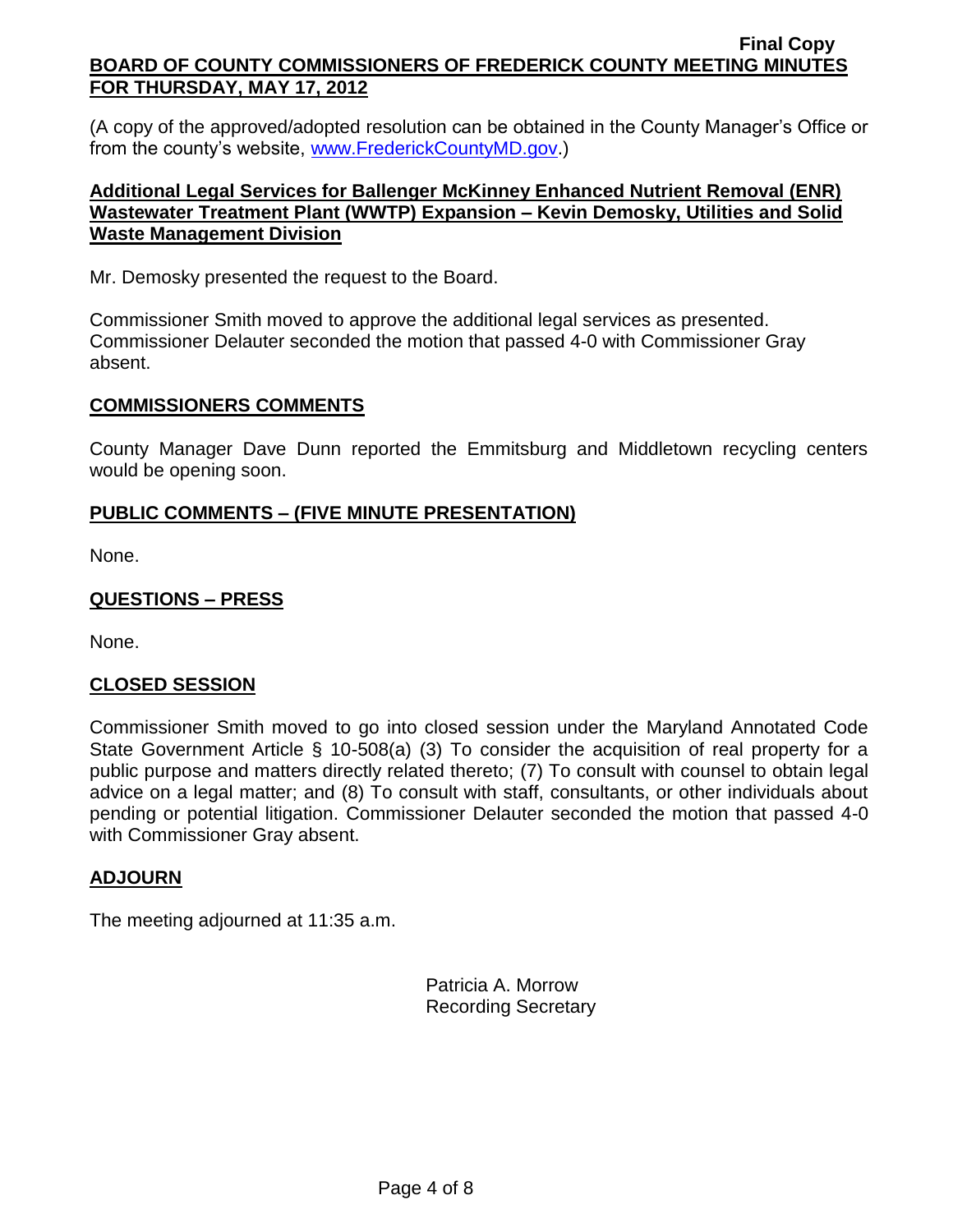## **FORM OF STATEMENT FOR CLOSING THE MEETING OF THURSDAY, MAY 17, 2012**

# **STATUTORY AUTHORITY TO CLOSE SESSION**

#### **State Government Article §10-508(a):**

(3) To consider the acquisition of real property for a public purpose and matters directly related thereto; (7) To consult with counsel to obtain legal advice on a legal matter; and (8) To consult with staff, consultants, or other individuals about pending or potential litigation.

#### **Motion:**

Commissioner Smith moved to go into closed session under the Maryland Annotated Code State Government Article § 10-508 (a) (3) To consider the acquisition of real property for a public purpose and matters directly related thereto; (7) To consult with counsel to obtain legal advice on a legal matter; and (8) To consult with staff, consultants, or other individuals about pending or potential litigation. Commissioner Delauter seconded the motion that passed 4-0 with Commissioner Gray absent.

### **Time and Location:**

11:40 a.m. – Third Floor Meeting Room, Winchester Hall

### **Topic to be Discussed:**

To consider the purchase of property.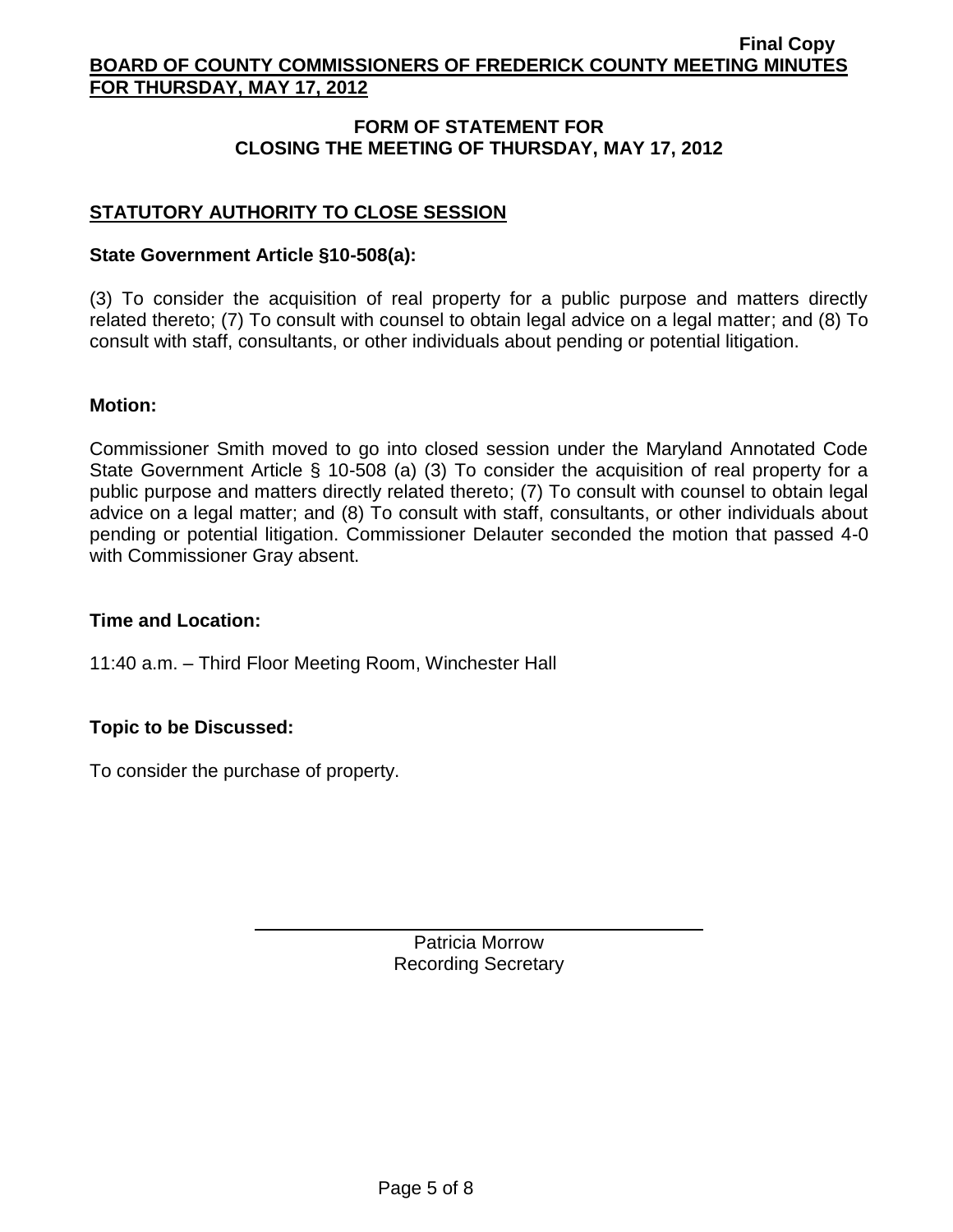#### **FORM OF STATEMENT FOR MINUTES OF NEXT OPEN MEETING ON THURSDAY, MAY 24, 2012, FOLLOWING THE CLOSED MEETING OF THURSDAY, MAY 17, 2012**

# **STATUTORY AUTHORITY TO CLOSE SESSION**

#### **State Government Article §10-508(a):**

(3) To consider the acquisition of real property for a public purpose and matters directly related thereto; (7) To consult with counsel to obtain legal advice on a legal matter; and (8) To consult with staff, consultants, or other individuals about pending or potential litigation.

#### **Motion:**

Commissioner Smith moved to go into closed session under the Maryland Annotated Code State Government Article § 10-508 (a) (3) To consider the acquisition of real property for a public purpose and matters directly related thereto; (7) To consult with counsel to obtain legal advice on a legal matter; and (8) To consult with staff, consultants, or other individuals about pending or potential litigation. Commissioner Delauter seconded the motion that passed 4-0 with Commissioner Gray absent.

### **Time and Location:**

11:40 p.m. – Third Floor Meeting Room, Winchester Hall

### **Others in Attendance:**

D. Dunn, J. Mathias, K. Mitchell, M. Marschner, K. Demosky, B. Ramacciotti and P. Morrow.

### **Topic Discussed:**

To consider the purchase of property.

### **Action Taken:**

Staff was given direction towards regarding the purchase of the property.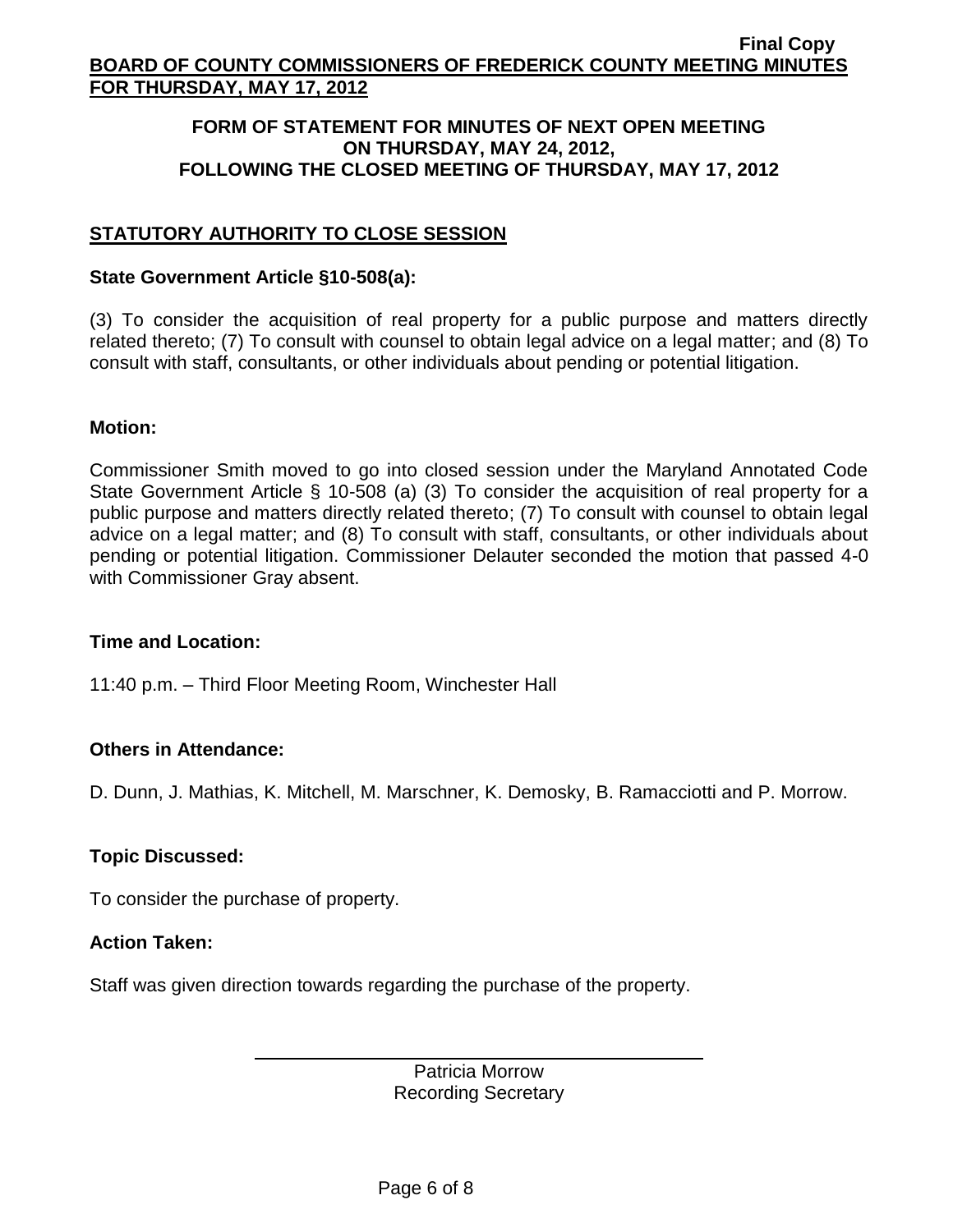## **FORM OF STATEMENT FOR CLOSING THE MEETING OF THURSDAY, MAY 17, 2012**

# **STATUTORY AUTHORITY TO CLOSE SESSION**

#### **State Government Article §10-508(a):**

(3) To consider the acquisition of real property for a public purpose and matters directly related thereto; (7) To consult with counsel to obtain legal advice on a legal matter; and (8) To consult with staff, consultants, or other individuals about pending or potential litigation.

#### **Motion:**

Commissioner Smith moved to go into closed session under the Maryland Annotated Code State Government Article § 10-508 (a) (3) To consider the acquisition of real property for a public purpose and matters directly related thereto; (7) To consult with counsel to obtain legal advice on a legal matter; and (8) To consult with staff, consultants, or other individuals about pending or potential litigation. Commissioner Delauter seconded the motion that passed 4-0 with Commissioner Gray absent.

### **Time and Location:**

11:40 a.m. – Third Floor Meeting Room, Winchester Hall

### **Topic to be Discussed:**

To consider the county's legal options in enforcing and performing under an existing county contract.